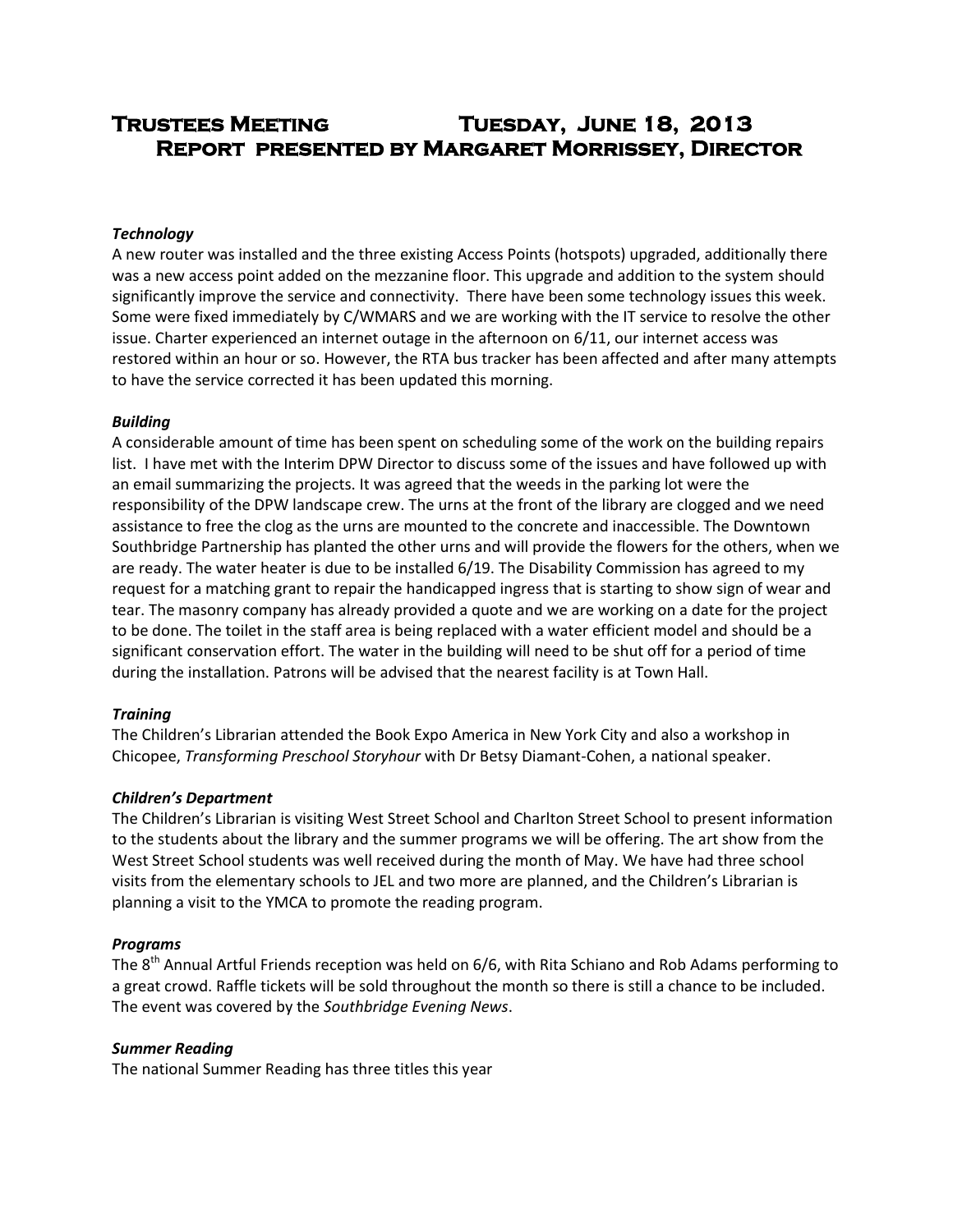*Dig Into Reading* – for kids; *Beneath the Surface* – teens; and *Groundbreaking Reads* – for adults. The program will begin on Monday July 1 with an Ice Cream Social for kids. The program will run until Thursday, August 15. An exciting line up of programs, activities and prizes is planned. Thanks to the Southbridge Cultural Council and the Friends of JEL for the majority of the sponsorship. The Children's Department is offering a game-board type of Reading Program this year. The kids will keep track of their reading and 15 minutes of reading is the suggested daily activity. If they keep up with this schedule, they will be able to complete the program and be invited to the pizza party at the end of the summer. Throughout the program there will be incentives and prizes awarded, as well.

# *Project Bread*

The third year of the summer food program will start on Monday, July  $8<sup>th</sup>$  and continue until Friday, August 16<sup>th</sup>. Once again, we will be partnering with Southern Worcester County Educational Collaborative students.

# *Outreach*

Along with some of the department heads I toured the newly refurbished A J Petro Swimming Pool on Randolph Street. It is truly a first class facility and a huge asset to the community. I attended the ASPIRA Advisory Council meeting and met with other library directors from the area to discuss matters of mutual interest. A former resident who has provided some additional material for Digital Treasures came by. Along with many others from the community, I presented at Career Day at Charlton Street School and met with a first grade and a second grade class. Staff participated in the planning for the Parenting Café organized by the Parent Support Network which was held at the library. It was not as well attended as we would have wished and hope for bigger numbers next year. Some library and administrative staff in the school system have been working with us to try to get the overdue books brought to school for us to have available for the next group of students.

# *Meetings*

I attended the Digital Commonwealth monthly meeting at the Newtown Free Library at the end of May. I participated in the ASPIRA Advisory Committee. Area Library Directors met for lunch to discuss issues of mutual interest in early June. The Massachusetts Library System offered a program *Making Change: Transformation and Creativity in Libraries*. It was a most inspiring event where lots of really innovative ideas were circulating and some great networking too.

# *FOJEL*

The Friends will be funding the Ice Cream social that kicks off summer reading on July 1. Donations continue to come in for the Robert B Muenzberg memorial . A book will be purchased by the Friends for the library in his memory and the remainder of the money used to support the programs at the library.

# *Literacy Volunteers*

Currently LVS uses the WiFi. LVS is hoping to install a network but will need to use the Library's hard wired system. I have been in contact with C/WMARS to discuss this as JEL will need to take responsibility for any repairs/maintenance and authorize the use of this system.

# *100th Anniversary of JEL*

The staff is facilitating the research of the history of the library. Alan has requested a meeting with me which I have to schedule. Eamon and Alan Earls were very impressed with the Scanpro microfilm machine, as it provides so much functionality and will assist their research tremendously.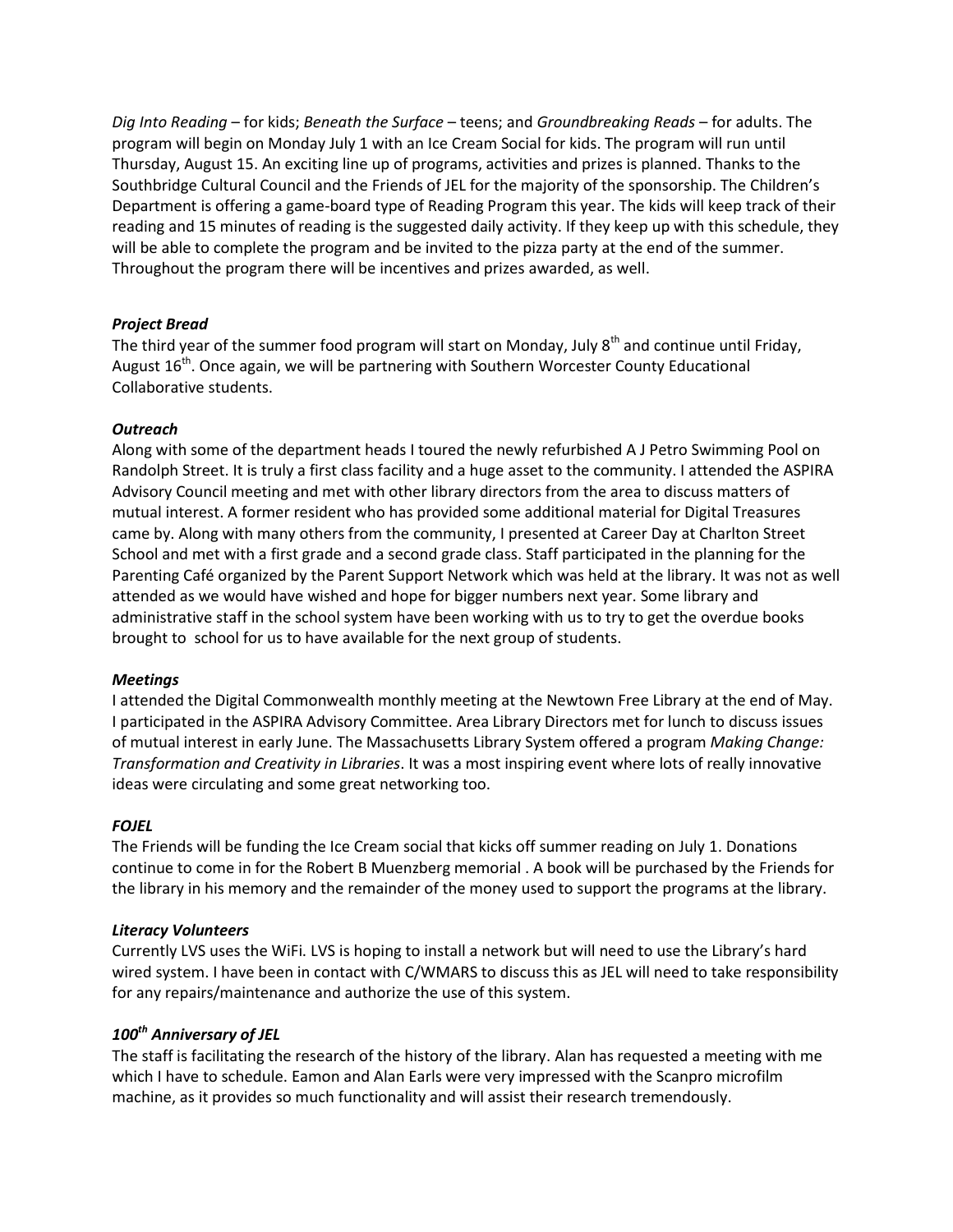# *Budget*

Due to a deficit in the state funding of municipalities, the library budget is cut by \$7,000 (Electricity line item)

# *Closing*

The library will be closed on July 4, in honor of Independence Day.

# **WRTA**

Bus riders Rt 29 (Southbridge – Auburn Mall Route)

| January – 75   | March $-1,243$ |
|----------------|----------------|
| February – 978 | April – 1,180  |
| May - 2,279    |                |

# *Donations*

Donations continue to be received by the Friends of JEL in memory of Mr. Robert B Muenzberg.

# *Southbridge FEST*

Due to the unpredictability of the weather the library did not participate in the FEST parade this year. However, the materials we had prepared can be incorporated into the summer reading programming.

# *Proctoring*

Staff proctored an exam for a student.

| Month of June | Artful Friends - group        |                           | Main Hall           |
|---------------|-------------------------------|---------------------------|---------------------|
|               | art show and fundraiser       |                           |                     |
|               | for the Friends               |                           |                     |
| Monday 24     | Maggie The Clown *            | 6:30 p.m. $-7:30$ p.m.    | Children's Room     |
| Tuesday 25    | Knitting with Sonya           | 10:30 a.m. $-$ 12:30 p.m. | <b>Reading Room</b> |
| Tuesday 25    | Anime for Teens               | $3:10$ p.m. $-4:30$ p.m.  | Pioppi Room         |
| Wednesday 26  | <b>Crafty Wednesdays</b>      | All day - drop in         | Children's Room     |
| Thursday 27   | Pride in Southbridge          | 6:30 p.m. $-7:30$ p.m.    | <b>Reading Room</b> |
|               | with Dale LaPage#             |                           |                     |
| Thursday 27   | <b>Artful Friends Drawing</b> | 7:30 p.m.                 | Main Hall           |

| Month Of July               | Linda Spencer: oil,     |                            | Main Hall           |
|-----------------------------|-------------------------|----------------------------|---------------------|
|                             | pastels and watercolors |                            |                     |
| Monday 1                    | <b>Summer Reading</b>   |                            | Children's Room     |
|                             | Kick Off - Ice Cream    |                            |                     |
|                             | Social                  |                            |                     |
| Tuesday 2, 9, 16, 23, 30    | Knitting with Sonya     | 10:30 a.m. $-$ 12:30 p.m.  | <b>Reading Room</b> |
| Tuesday 2, 9, 16, 23, 30    | Anime for Teens         | $3:10$ p.m. $-4:30$ p.m.   | Pioppi Room         |
| Tuesday 2, 9, 16, 23, 30    | Lego Club               | 2 p.m. $-3:30$ p.m.        | Children's Room     |
| Wednesday 3, 10, 17, 24, 31 | Crafty Wednesdays       | All day - drop in          | Children's Room     |
| Wednesday 3, 10, 17, 24, 31 | Super Kids              | $10:30$ a.m. $-11:30$ a.m. | Children's Room     |
| Thursday 4                  | Library Closed          |                            |                     |
| Thursday 11                 | Artist Reception for    | 6:30 p.m. $-7:30$ p.m.     | Main Hall           |